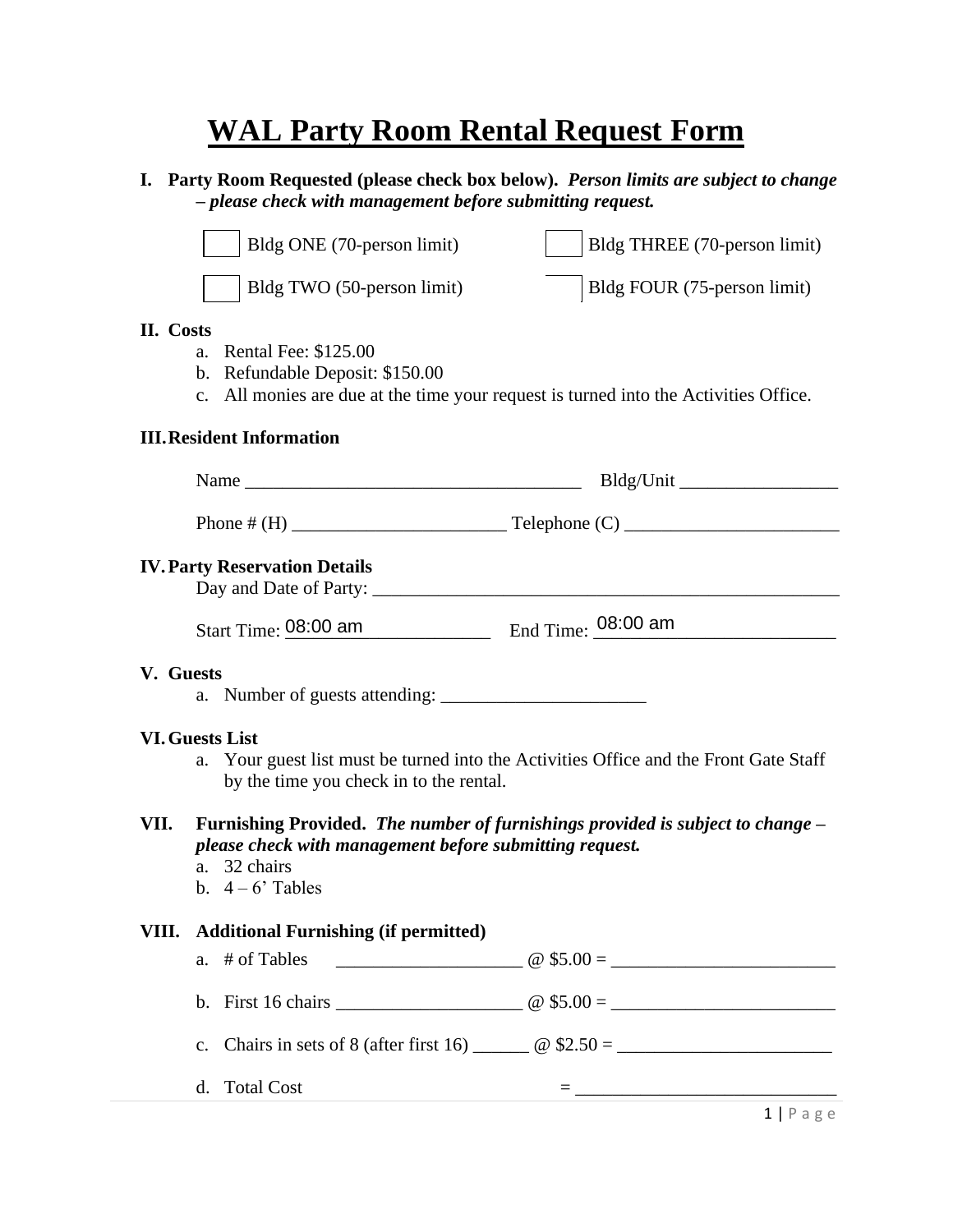## **IX.Certification**

a. I plan to use the party room for the purpose of private entertaining and not for commercial purposes on the above stated date. Upon acceptance of the party room key FOB, I agree (i) to abide by all rules and regulations regarding such use; (ii) to ensure that no alcoholic beverages are consumed by, or in possession of, persons under the age fixed by the laws of the State of Virginia; (iii) to comply with all other conditions established in writing by the Association, including the COVID-19 Addendum to this Rental Request Form; and that (iv) I will bear full responsibility for the conduct and actions of my guests. I further understand that reimbursement for any and all damages or unusual cleanup expenses may be deducted from my deposit. If the deposit is inadequate for any reason, then I will reimburse the Association for the balance due.

## **X. Deposit**

a. I acknowledge that all or a portion of the security deposit may be retained by the Association if a violation of Administrative Resolution No. 6 or any other Association rule or regulation occurs. I understand that if the Association retains a portion of the deposit for a rule violation that I am entitled to a hearing before the Board of Directors and to be represented by counsel at any such hearing. If no damages occur and/or no violation occurs, the security deposit can be picked up from the Activities Office during its regular hours.

|                              |                 |                                                       | <b>Date</b>                 |        |            |
|------------------------------|-----------------|-------------------------------------------------------|-----------------------------|--------|------------|
|                              | OFFICE USE ONLY |                                                       |                             |        |            |
|                              |                 |                                                       | (Date)                      | (Intl) |            |
|                              | (Date)          | (Intl)                                                | Deposit Collected           |        |            |
| All Fees Current             |                 |                                                       |                             | (Date) | (Intl)     |
|                              | (Date)          | (Intl)                                                | <b>Rental Fee Collected</b> |        |            |
| Manager Approval             |                 | <u> 1989 - Jan Jawa Barat, pamanén Jawa Barat, pa</u> |                             | (Date) | (Intl)     |
|                              | (Date) (Intl)   |                                                       | Add'l Eqip Charge           |        |            |
| Notify of Denial             |                 |                                                       |                             | (Date) | (Intl)     |
|                              | (Date) (Intl)   |                                                       | <b>Ptrl Syrs Charge</b>     |        |            |
| Post On Calendar             |                 |                                                       |                             | (Date) | (Intl)     |
|                              | (Date)          | (Intl)                                                |                             |        |            |
|                              |                 |                                                       | Refund Check Amount         |        |            |
| Copies to Ptrl Srvs ________ |                 |                                                       |                             |        |            |
|                              | (Date)          | (Intl)                                                | <b>Refund Check</b>         |        |            |
| List to Ptrl Srvs            |                 |                                                       | (Date)                      | (Intl) | $(Chk \#)$ |
|                              |                 |                                                       |                             |        |            |